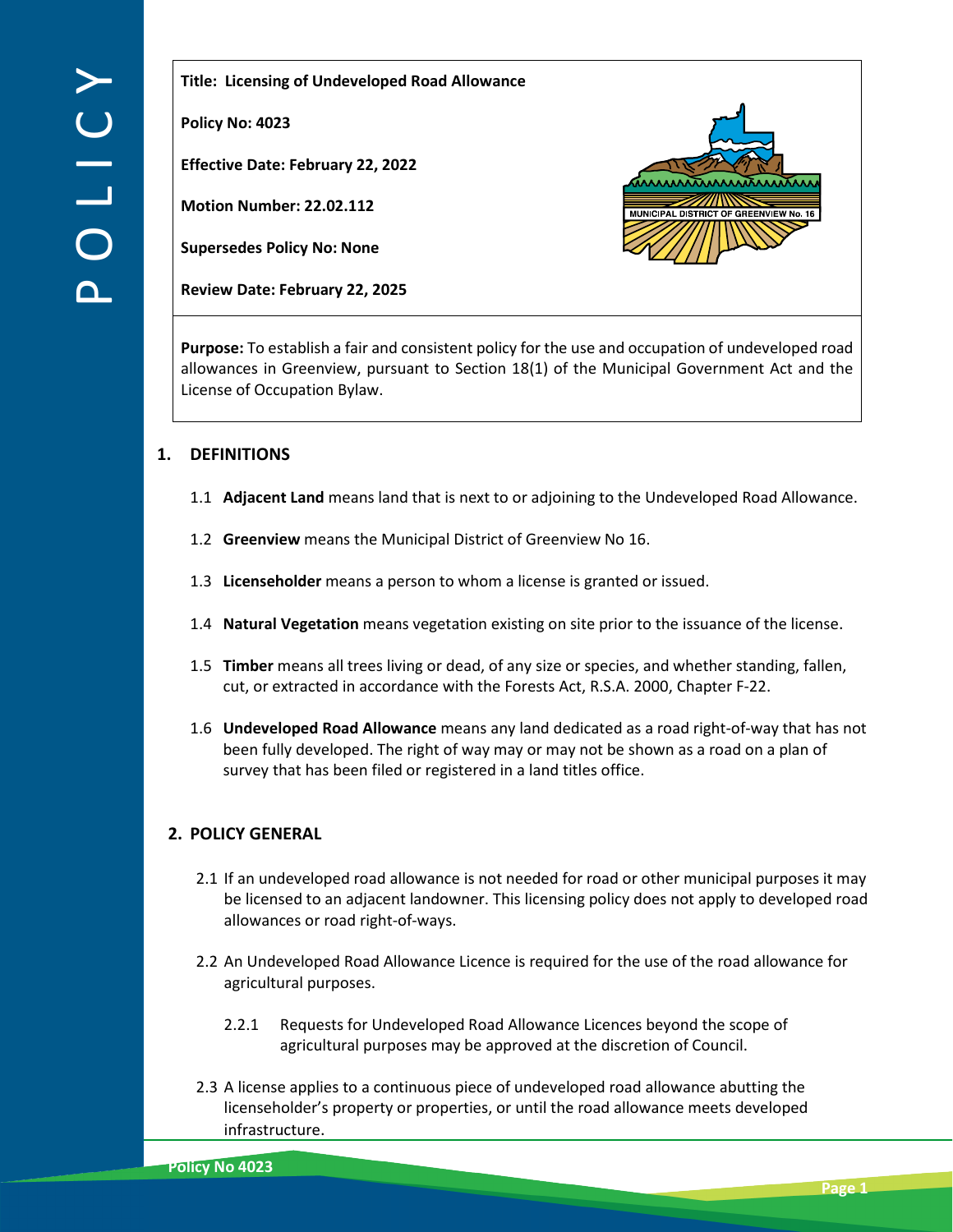2.4 The Undeveloped Road Allowance Licence does not supersede the Alberta Traffic Safety Act.

## **3. UNDEVELOPED ROAD ALLOWANCE PRIORITIES**

3.1 The following general uses are acceptable to occur within a road allowance, in this priority order:

#### A) **Permanent Road or Temporary Road/Trail**

The primary purpose of a road allowance is to allow for the movement of goods and people and provide access to property. If expansion of Greenview's road network is required and serves this municipal purpose, permission will be granted to undertake the required work (subject to additional conditions within this, and other Greenview policies and bylaws).

### B) **Treed Shelterbelt**

If a road allowance is not required to form part of the municipal road network, the intent is for road allowances to remain treed in order to create windbreaks and regulate drainage flow rates. If the existing trees on a road allowance are older and likely to create an ongoing safety and maintenance challenge, it is acceptable to clear the offending trees. No stumping or other disturbance of the topsoil is permitted.

### C) **Animal Grazing**

The road allowance may be utilized for grazing purposes if adjacent to existing pasture lands, but the road allowance shall remain primarily treed.

#### D) **Field Crop Farming**

Field crop farming is only included in this Policy as a use for grandfathered properties that are already in this condition. The use of road allowances for new field crop farming operations is prohibited.

#### E) **Sale of Road Allowance**

The sale of road allowance will be considered on a case-by-case basis but is a practice that will generally be discouraged.

## **4. UNDEVELOPED ROAD ALLOWANCE LICENSE**

- 4.1 An Undeveloped Road Allowance Licence is required for use of the road allowance for agricultural purposes. The licenseholder will be required to enter into an agreement with Greenview.
- 4.2 An Undeveloped Road Allowance License grants the holder non-exclusive access to the road allowance. Reasonable access, generally providing for foot access, shall be provided at all times. If there is an existing quad trails, access should remain when the road allowance leads to Crown Land.
- 4.3 The licenseholder shall own property, hold a long term lease or legal agreement on both sides of the portion of the road allowance for which the license is being sought, with the signed consent of landowners on those properties.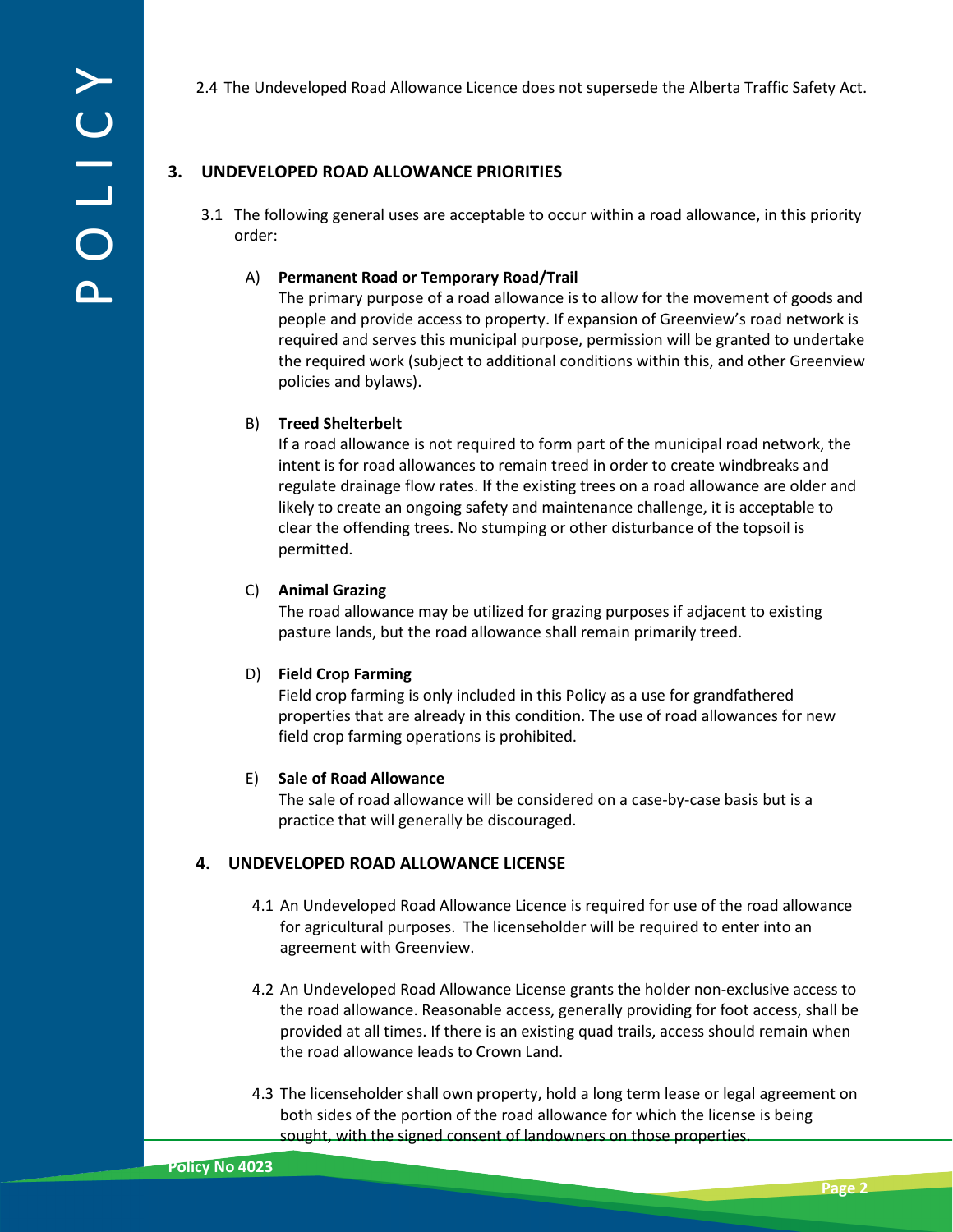- 4.4 All applications for licensing of the undeveloped road allowance shall be made on the form as determined by Greenview and shall be accompanied by the applicable fee, as per Greenview's Schedule of Fees Bylaw.
- 4.5 The license will apply to the portion of the undeveloped road allowance abutting the licenseholder's property.
- 4.6 The license does not grant the holder the right to clear natural vegetation, including timber, on the road allowance. Any request to clear natural vegetation on the road allowance shall be submitted to and approved by Alberta Environment & Parks (AEP). Confirmation of AEP approval for the clearing of natural vegetation shall be submitted to Greenview prior to any work commencing.
- 4.7 The unapproved removal of natural vegetation, shall result in the cancellation of all road allowance licenses with Greenview.
- 4.8 No work, development, improvement, or change to the condition of the Undeveloped Road Allowance is permitted without the prior written authorization from Greenview. No buildings or structures shall be constructed on the Road Allowance. Fencing will be permitted with prior approval from Greenview. The Undeveloped Road Allowance may only be used for purposes listed in the licenseholder's license, and for no other use. The licenseholder may not use the Undeveloped Road Allowance in any other manner without the prior written consent of Greenview, which consent may be unreasonably withheld.
- 4.9 Greenview retains the right of entry and control including the right and privilege of cutting or spraying any portion of the road allowance for the purpose of weed control, or for any other purpose at any time in the areas for which this licence has been issued.
- 4.10 In issuing a license, Greenview will impose such terms and conditions determined to be necessary or beneficial, including but not limited to:
	- A) The term of the license up to a maximum of five (5) years;
	- B) Insurance requirements;
	- C) Signage requirements;
	- D) Whether obstructions such as fences and gates are permissible;
	- E) Weed control; and
	- F) The limitations on the licenseholder's access or use.
- 4.11 Greenview may terminate the licenseholder's license for any reason, including convenience, with thirty (30) days written notice to the licenseholder. Refunds will be granted and prorated on a monthly basis.

## **5 RESPONSIBILITIES OF THE LICENSE HOLDER**